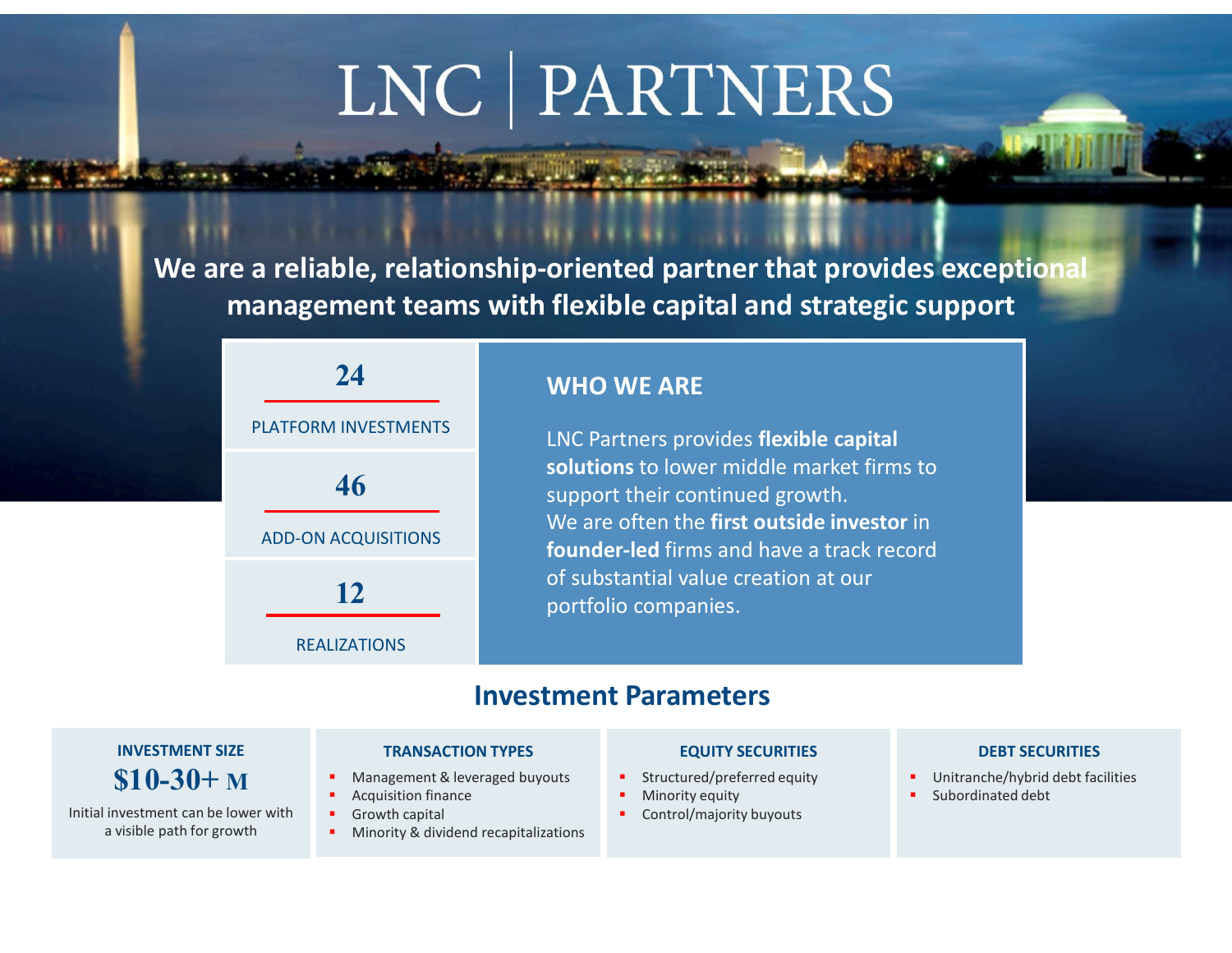# Company Criteria

|                                                                                                                          | $\$5+M$<br><b>REVENUE</b>                           |                                            | $$2-10M$<br><b>EBITDA</b>                                         |  |                                                     | We consider investments outside<br>of these size parameters for add-<br>ons, growth investments and<br>other compelling circumstances. |  |                                      |                                   |  |  |
|--------------------------------------------------------------------------------------------------------------------------|-----------------------------------------------------|--------------------------------------------|-------------------------------------------------------------------|--|-----------------------------------------------------|----------------------------------------------------------------------------------------------------------------------------------------|--|--------------------------------------|-----------------------------------|--|--|
|                                                                                                                          | Recurring revenue and<br>excellent growth potential |                                            | Potential to be a market leader<br>and defensible market position |  |                                                     | Low to moderate capex and<br>working capital requirements                                                                              |  |                                      |                                   |  |  |
| <b>Sector Focus</b>                                                                                                      |                                                     |                                            |                                                                   |  |                                                     |                                                                                                                                        |  |                                      |                                   |  |  |
|                                                                                                                          | <b>BUSINESS</b><br><b>SERVICES</b>                  | <b>SOFTWARE &amp;</b><br><b>TECHNOLOGY</b> |                                                                   |  | <b>FINANCIAL &amp;</b><br><b>INSURANCE SERVICES</b> |                                                                                                                                        |  | <b>HEALTHCARE</b><br><b>SERVICES</b> |                                   |  |  |
| <b>Representative Investments</b>                                                                                        |                                                     |                                            |                                                                   |  |                                                     |                                                                                                                                        |  |                                      |                                   |  |  |
|                                                                                                                          | <b>KemperSports</b>                                 |                                            |                                                                   |  |                                                     | cantey                                                                                                                                 |  | <b>CENTER</b>                        | <b>KAIZEN</b><br><b>COLLISION</b> |  |  |
|                                                                                                                          | <b>PRIME CAPITAL</b><br>INVESTMENT ADVISORS         |                                            | <b>WEST</b><br><b>PHYSICS</b>                                     |  |                                                     | <b>ROSSLINK®</b><br>Professional Tax Software                                                                                          |  |                                      |                                   |  |  |
|                                                                                                                          | ERRADOTTA                                           |                                            | <b>SUNSTAR</b><br>INSURANCE GROUP, L.L.C.                         |  |                                                     | narcote<br>TECHNICAL TEXTILE SOLUTIONS                                                                                                 |  |                                      | outsolve                          |  |  |
| <b>QUICK MED CLAIMS</b><br>petpartners <sup>-</sup><br>edical Transportation Billing Services . Reimbursement Consulting |                                                     |                                            |                                                                   |  |                                                     |                                                                                                                                        |  |                                      |                                   |  |  |